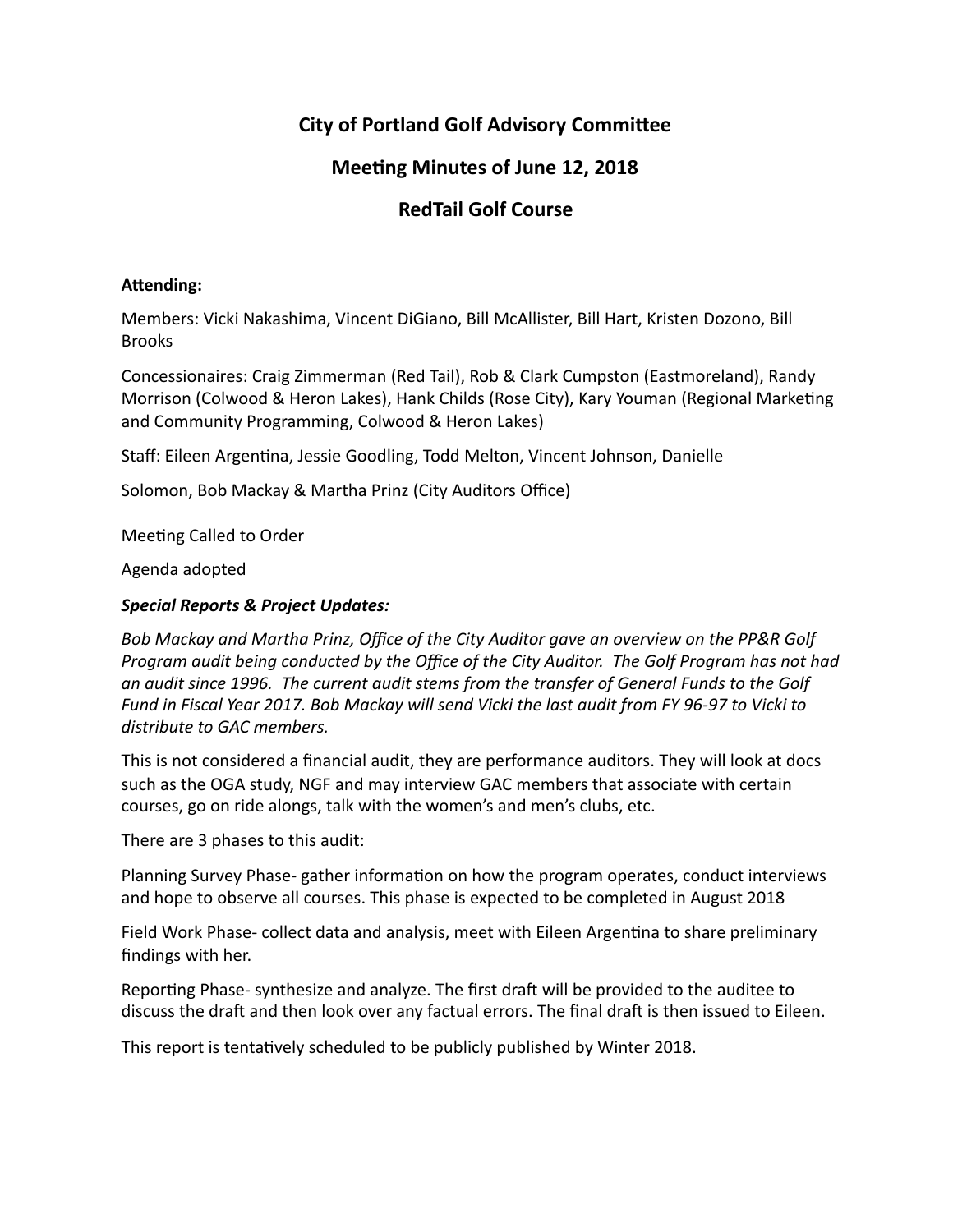Golf Stabilization Planning is in the formative stage. Eileen will bring Pooja Bhatt the original plan, feedback and input from all of the individuals involved. The response should be ready for discussion by the next GAC meeting in July.

### **PORTLAND GOLF REPORTS/FINANCIAL REPORTS-**

Activity Report - Lots of rain in April, specifically on weekends. Greens fees up 10% from last year, but down 16% from 5-year average; rounds up 2% over last year, but down 19% from 5-year average

Budget Report – Lost \$116K for the month, putting our total net loss for the year at (\$698,695). Expecting to recover in May and June to end the year in the black.

**Maintenance-** RedTail- working on bunkers. Overall on the courses, the irrigation has improved since April. This has helped with fertilizing and mowing. There is discussion on how to place signage to direct golf carts away from driving too close to the greens to preserve them.

#### **UNFINISHED BUSINESS-** none

**NEW BUSINESS-** Kia Selley is the acting Interim Director for Parks and Recreation. Kia is an avid golfer herself, and supports the program and understands the transitions and wants to gain momentum. She has prior leadership experience with PP&R. There will be a competitive national recruitment for this position opening soon!

Stabilization Sub-Committee will reconvene after this meeting and have updates at the July meeting.

GAC members will look into how to collect more data from individuals purchasing the golf card. How to obtain age demographics, how is the information being entered when purchased. There is a need to standardize the process on which the customer data is being entered into the POS system.

Strategic Plans Priorities will continue to be on the agenda every month in an effort to complete these items. Committees will report to the group at the July meeting.

## **ANNOUNCEMENTS & GOOD OF THE ORDER**-

John Zoller is retiring officially in July.

Eastmoreland Centennial- June 16, 2018. A movie will preview on the  $10^{th}$  tee, Men's club will have a golf game that morning, families are welcome. Documentary "The Greatest Game Ever" will play at 9pm.

Cully Park grand opening on June 30, 2018

The Next 100- Celebrating the Future of Portland Parks Golf will be celebrated on Sunday, August 26, 2018 at Colwood Golf Center, 7313 NE Columbia Blvd at 1pm.

City tournament on July  $7<sup>th</sup>$  &  $8<sup>th</sup>$ , 2018